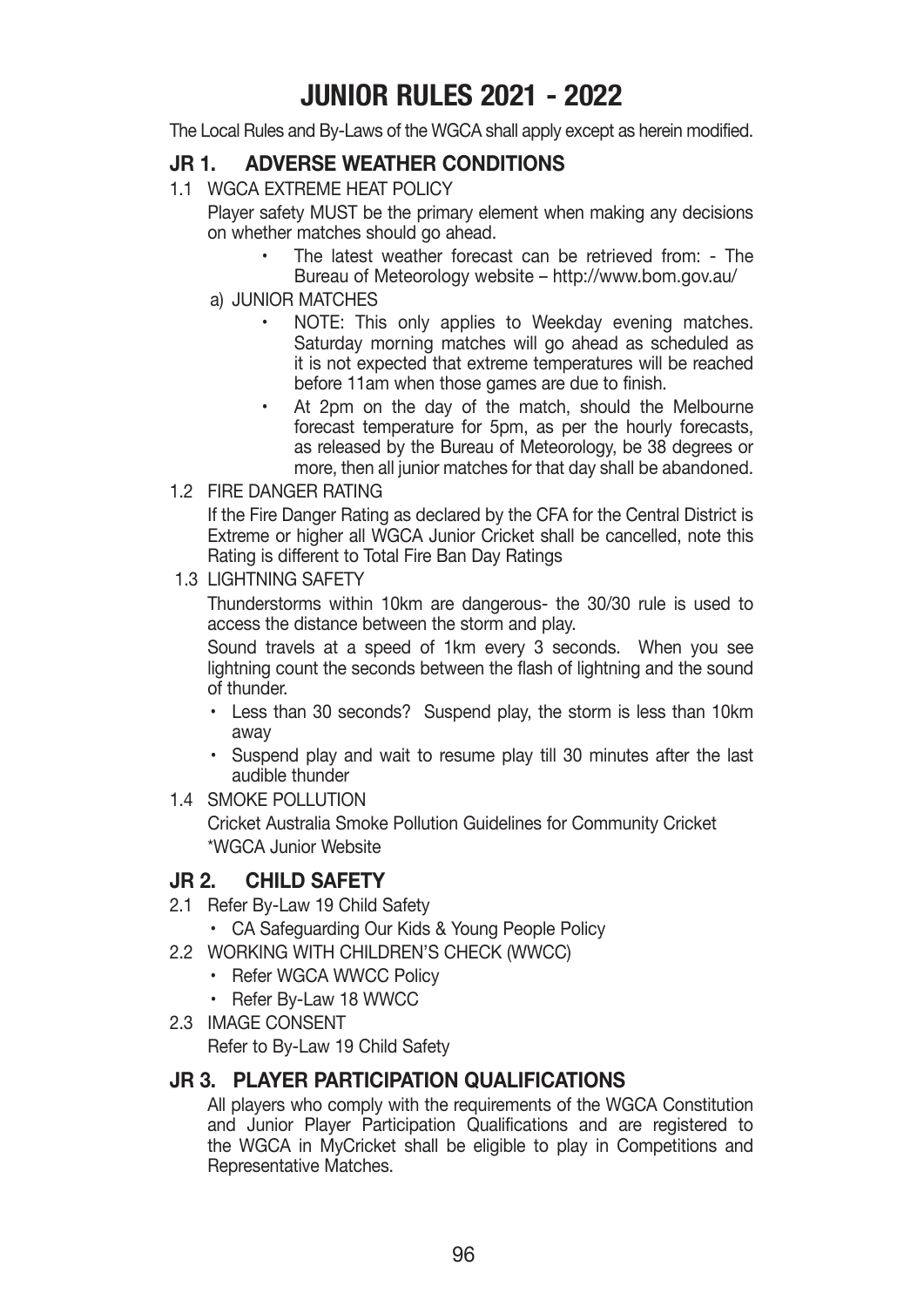- 3.1 REGISTRATIONS
	- Refer to WGCA By-Law 6 Registrations.
- 3.2 CLEARANCES
	- Refer to WGCA By-Law 6 Clearances
- 3.3 GRADE ELIGIBILITY
	- 3.2.1 Junior competition players are to be under the age of 10 years, under the age of 12 years, under the age of 14 years, under the age of 16 years and under the age of 18 years respectively on the 1st of September at the commencement of each season.

| Age 1st Sept   7, 8 & 9   10 & 11   12 & 13   13 & 15   16 & 17 |     |     |                 |                 |
|-----------------------------------------------------------------|-----|-----|-----------------|-----------------|
| Eligible grade   U10                                            | U12 | U14 | U <sub>16</sub> | U <sub>18</sub> |

- 3.3.2 Minimum age qualification is 7 years old (as at 1st September), to compete in a WGCA sanctioned competition, without a Player Permit.
	- Refer JR4 Player Permits.
- 3.3.3 Girls can play in the Junior Competition one age grade below their eligible age grade.
- 3.3.4 All players under the age of 18 shall be referred to as a junior player in regard to all Association Rules and By-Laws.
	- Refer SR1 Juniors Plaving Senior Cricket
- 3.3.4 PLAYING BELOW ELIGIBLE GRADE

 No player is permitted to play in any junior grade below his grade eligibility unless permission has been granted by the Junior Management Committee.

- a) The Junior Management Committee may, at its discretion grant a Dispensation Permit for a player to participate below his age level for such a period and conditions deemed appropriate, subject to but not limited to the following considerations: -
- (i) A medical assessment of the player's ability to ensure that the safety and wellbeing of the player, his team and that of the opposing team's players, is protected and this protection can reasonably be achieved in accordance with the WGCA Junior Rules.
- (ii) The player is less than 6 months older than eligible grade. (ie a player has turned 12 no earlier than April)
- (iii) Players experience and playing stats over any previous seasons.
- (iv) Club's ability to field a team in players registered grade.
- (v) Number of players registered to fill team below eligible grade.
- (vi) The player's club presenting all requested documentation and information to the Junior Management Committee for consideration.
- (vii) Possible restrictions
	- Review at Xmas or other time and ensure player is not too strong for the grade
	- Play in highest division if multiple teams in same age group
	- Player may bat no higher than position 8
- See JR4 Player Permits.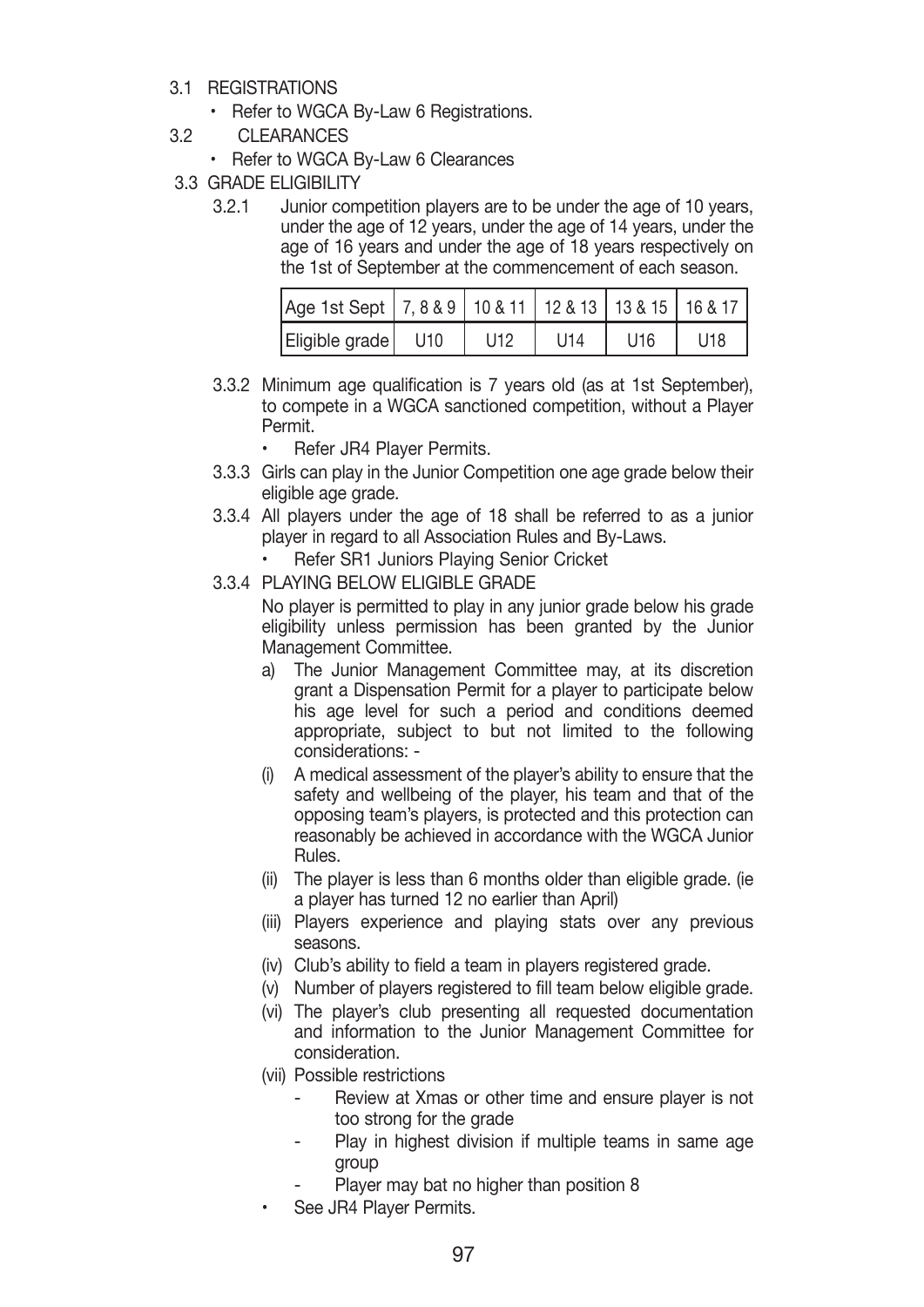- 3.3.6 PLAYING ABOVE ELIGIBLE GRADE
	- a) Junior Players must have written Parental Consent to play in any higher grade than which they are registered to, including any senior grade.
	- b) Clubs shall keep all written Parental Consents on file.
	- c) Details shall be entered into MyCricket Custom Fields.
	- d) The Board reserves the right to request a copy of any written Parental Consent and may conduct audits throughout the year.
- 3.4 PLAYING FOR ANOTHER CLUB / COMBINED TEAMS
	- a) A permit may be issued by the MyCricket Manager for:
	- A junior player to play for a junior side of another club if his club has no junior side in which he can qualify to play and that both clubs concerned agree.
	- Clubs seeking to field combined teams due to insufficient numbers.
	- Refer to JR4 Player Permits.

#### **JR 4. PLAYER PERMITS**

- A player permit is a mechanism whereby clubs gain approval from the Association for a player who may otherwise be prevented from playing, due to a variation of standard rules or by-laws. The player must already appear on the Clubs active Player List before a permit can be applied for.
- 4.1 Applications are to be lodged via MyCricket (MyCricket Admin>Mode: Teams>Menu: Players>Permits & Clearances>Apply Player Permits)
- 4.2 TEMPORARY PERMITS
	- Used for: Playing for Another Club Club Combined Teams Minimum Playing Age Finals Qualification
- 4.3 DISPENSATION PERMITS
	- Used for a player to participate below his age level as determined by JR3.3 Grade Eligibility
	- 4.3.1 In addition to lodging MyCricket application any further supporting information such as previous cricket experience, season statistic previous 2 years and all relevant documentation must be sent to the WGCA Junior Coordinator. Such information shall be handled under strict Privacy and Confidentiality protocols.
	- 4.3.2 The WGCA Junior Coordinator shall inform the club of the Junior Management Committee's decision as soon as practicable after receiving the application and enter the decision into MyCricket.
	- 4.3.3 The Junior Management Committee may at its discretion withdraw any such permit should subsequent, events, evaluation, and games in the opinion of the Junior Management Committee warrant this action.
	- 4.3.4 Refer to By-Law 6.11 Player Dispensation From Laws of Cricket.

## **JR 5. COMPETITION GRADINGS**

- 5.1 TEAM NOMINATIONS
	- a) Shall be submitted on request via the WGCA Junior Team Nomination Form, to the WGCA Secretary.
		- Team Nomination forms will be sent to clubs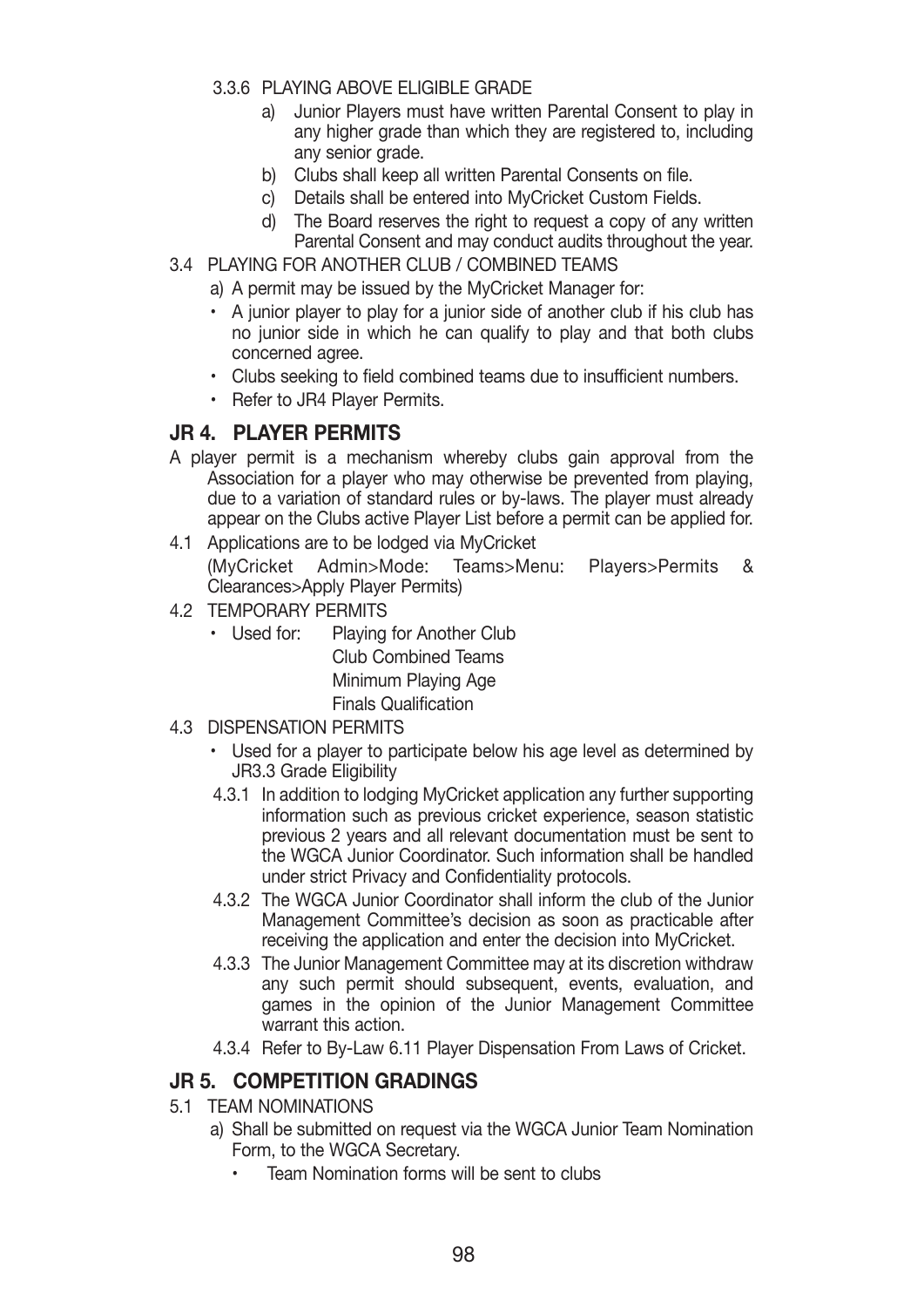#### 5.2 TEAM WITHDRAWALS

- a) If a team withdraws during the season, then the Board of Management shall have the right to review whether forfeit or bye points shall be awarded to the opponents.
	- Refer By-Law 5 Team Withdrawal
	- Refer By-Law 25 Table of Fines & Penalties
- 5.3 DIVISION / GRADING CRITERIA
	- a) The Junior Management Committee will determine number of divisions within the grades based on the following criteria, as participation numbers permit:
		- Byes will only to be considered as last option
		- Ideal 6 teams Division 1, 6-8 other divisions
		- Minimum 4 teams per division
		- Focus shall be on balanced teams, prioritising travel logistics when possible.
		- The top division will be determined by grading process, while subsequent divisions will be based on geographic areas.
	- b) Whenever practical the ranking of grades shall be Division 1, North, South, East or West as required.
	- 5.3.1 REGRADING
		- a) Team Grading shall be reviewed after first 3 game days are played
		- b) Re-grading will be based on results and club requests
- 5.4 Any club which has two teams entered into the same grade, must forward to the WGCA MyCricket Manager a list of players' names that are registered to play in each team in the applicable grade, before the start of Round 3 in each season.

 No player may move from the team for which he has been registered after the aforementioned date without first receiving a permit from the WGCA Junior Management Committee.

#### **JR 6. JUNIOR DRESS CODE**

 Junior dress shall be the same as seniors although white jumpers are not compulsory as per

SR 18 Dress Code.

- 6.1 Players shall have numbers and may have names printed on the back of their shirts. Actual names must be used, nicknames will not be permitted. This is to aide scorers etc to identify players on the field.
- 6.2 Coloured clothing may be worn ONLY if the shirt design has been approved by the WGCA Board of Management and ONLY if all players in the team are wearing shirts of the same design.
	- Plavers in combined teams may wear their own club tops
- 6.3 Baseball type hats or caps are permitted provided they are in club colours.

## **JR 7. SAFETY ASPECTS**

- 7.1 HELMETS & SAFETY EQUIPMENT
	- a) Junior Players shall only use British Standard: 7928:2013 Compliant Helmets.
	- b) Implementation Timeline:
		- $U/18$  and  $U16$  Season 2021/22 Onwards
		- U14, U12 & U10 Season 2022/23 Onwards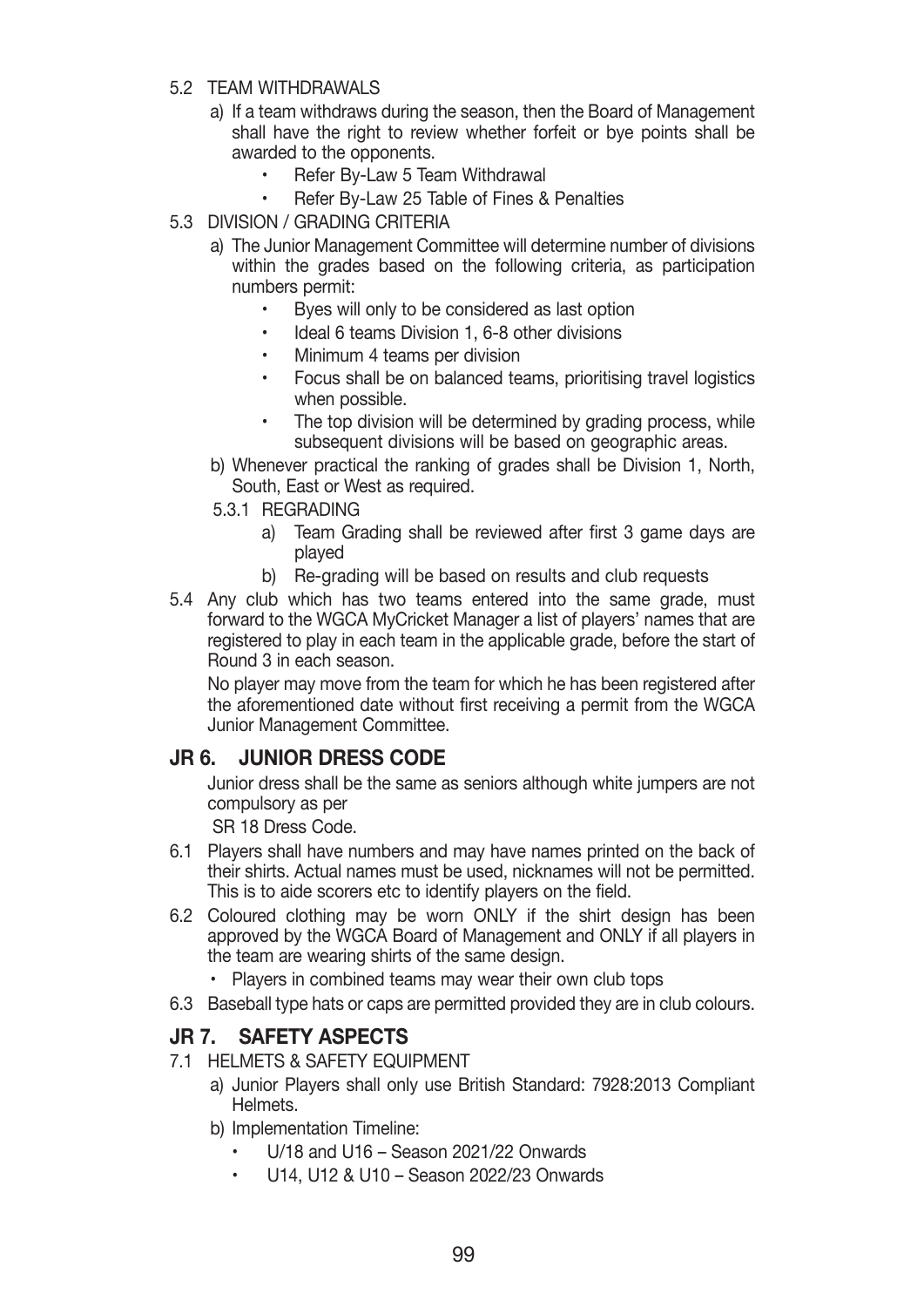7.2 CLUBS DUTY OF CARE

Clubs must ensure that:

- Compulsory wearing of protective headwear, leg pads, gloves, and groin protectors by ALL juniors when batting in ALL age groups.
- Compulsory wearing of protective headwear by the wicket keeper at all times in U12 and U14 age groups
- Compulsory wearing of protective headwear in all age groups by the wicket keeper at all times when keeping up to the stumps.
- Compulsory wearing of protective headwear by all junior age players when batting and keeping at the stumps (in all grades of the Senior Competition).
- 7.2 FIELDING RESTRICTION ZONE
	- 7.2.1 In U16 cricket, a fielding restriction zone shall be enforced. This zone shall extend from a point half the pitches length and through an angle of 270 degrees, from the batsman's middle stump. The zone shall extend in front and behind the stumps except for the slips area.
	- 7.2.2 No player shall enter this zone until the batsman strikes the ball if this occurs a no-ball shall be called. Wicket keepers will not be so restricted.
- 7.3 SHORT/FULL PITCHED BALLS
	- 7.3.1 Short pitched deliveries shall not be permitted and shall be called no-balls.
	- 7.3.2 Short pitched deliveries are defined as deliveries which are bowled short and reach over shoulder height at the batters normal batting stance at the crease.
	- 7.3.3 All full pitched balls that pass the batter above the waist in the batters normal batting stance at the crease shall be called a no-ball.

## **JR 8. HOURS OF PLAY**

- 8.1 All U10 and U12 matches will be played on Friday evenings and shall commence at 5pm concluding at 7.30pm. Starting times may be varied provided both clubs agree.
- 8.2 All U 14, 16 & U18 matches shall be played on Saturday mornings commencing at 8:30am with 2-day games concluding by 11am and 1-Day games concluding by 11:30am.
	- U18 T20 Comp played on Wednesday evenings 5.15pm
- 8.3 It may be necessary to play beyond the scheduled finishing time to complete the allotted 25 overs

(1-Day Game) or 40 overs (2-Day Game) per day.

- 8.4 Some matches may be re-scheduled to play, provided both clubs agree, the Fixtures Coordinator is notified by writing and match conditions and rules are strictly abided by.
- 8.5 LATE STARTS
	- a) Lost time shall be made up only on the day it occurs.
	- b) Any team being more than 30 minutes late on either day shall be deemed to have forfeited match.

## **JR 9. FORFEITS**

- 9.1 Any team failing to keep its engagement shall be deemed to have forfeited the match.
	- Refer Table of Fines & Penalties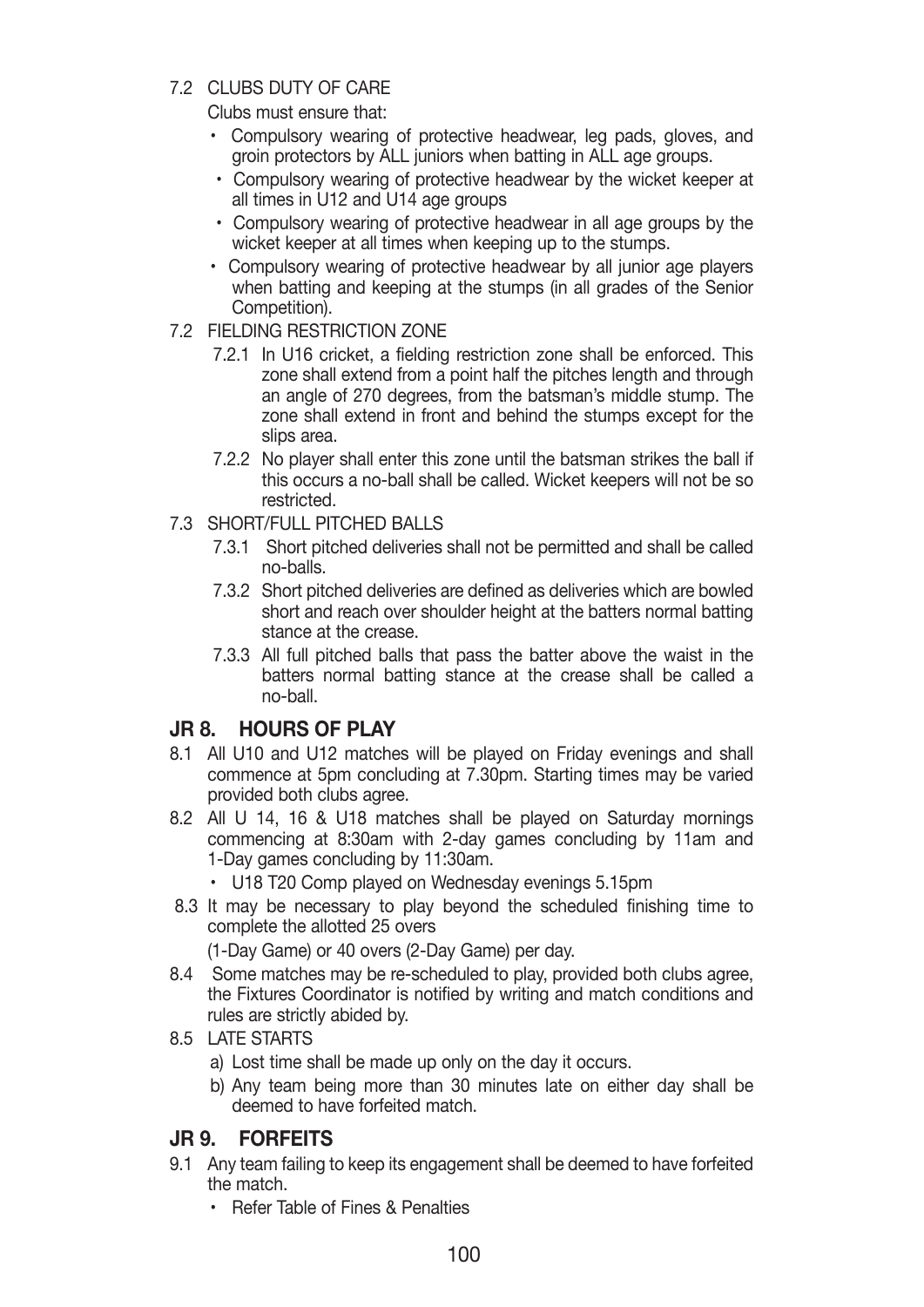- 9.2 The opposing side shall receive forfeit points. Refer to BL9 Match Points
- 9.3 MYCRICKET
	- $\cdot$  Match Result shall be entered and confirmed.
	- Refer By-Law 11 Online Match Reporting
	- Refer Table of Fines & Penalties
- 9.4 Any club who is to forfeit a match, must notify the opposing club, the Association Secretary, and Fixtures Coordinator as soon as possible on the day of the match.

## **JR 10. PLAYING CONDITIONS MATCH-DAY RULES**

 Conditions for all grades shall be the same as for seniors except that SR5.6 Ruling the Scorebook For The Last Hour of Play shall not apply.

10.1 NEW BALLS

Each Fielding side shall supply a new ball for each first innings.

- 10.1.2 All balls used in WGCA matches shall be stamped Kookaburra Trademark balls, except in Stage1 Matches (U10).
- 10.1.3 BALL TYPES
	- Kookaburra Softa Balls U10 CB1688JRR3 (Not Stamped)
	- Kookaburra Colt 142q U12 & U14
	- Kookaburra Colt 156 g U16 & U18
- 10.2 BOUNDARIES
	- 10.2.1 Boundaries shall be measured using a measuring tape or string to ensure accuracy and consistency.
	- 10.2.2 The boundary line must be marked with cones or other similar marking devices at a distance of no further than 5 meters apart on the arc and 10 meters apart on the straight.
	- 10.2.3 Boundary markers must be at least 2.74 metres / 3 yards away from any off-field hazards including but not limited to fencing, concrete perimeters, trees, goal posts or other solid structures which may cause injury to fielders.
- 10.3 THE TOSS
	- a) If a team representative is not ready to toss, at least 15 minutes before the start of play on the first day of a match, the right to toss shall be lost.
	- b) If the Captain is unavailable to toss, then a delegated person must substitute.
	- c) The toss shall be deemed as lost if the minimum number of players are not ready at the scheduled starting time.
- 10.4 EXTRA PLAYERS
	- 10.4.1 Teams may play up to 14 players who shall all bowl and bat, including finals.
	- 10.4.2 Only 10 wickets are available when batting and only 11 players are permitted on the ground when fielding.
- 10.5 COMPULSORY / VOLUNTARY RETIRED BATSMAN
	- 10.5.1 The Coach/Team Manger or Captain may voluntarily retire a batsman, to increase the opportunity for all players to bat in a match.
	- 10.5.2 Compulsorily retired batsman may not return to the crease until all uninjured and voluntary retired batsman are dismissed. This is to prevent managers from retiring lower order batsman in order to reinstate a compulsorily retired batsman.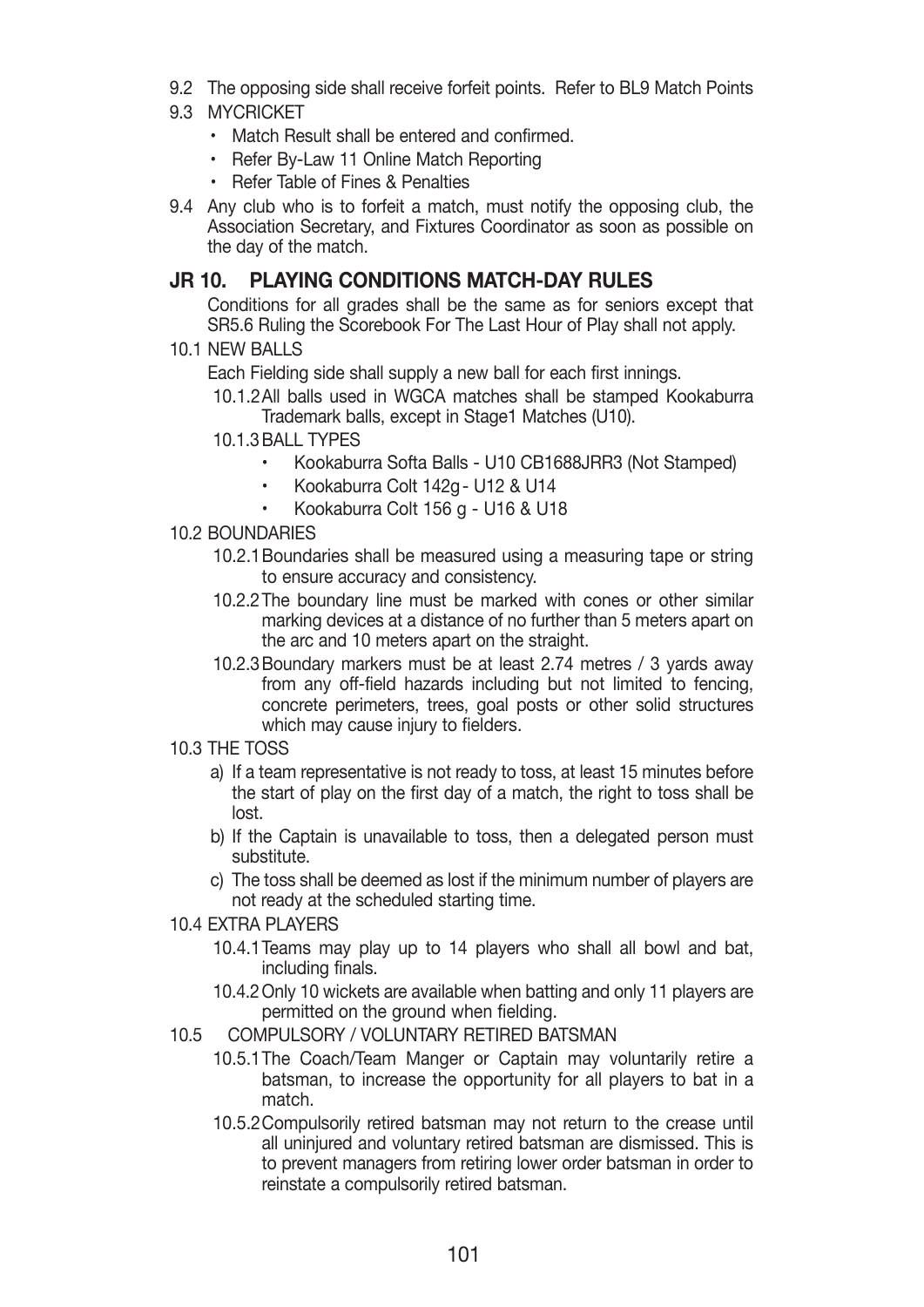- 10.5.3 If there is more than 1 voluntary or compulsory retired batsman in an innings, they must return in the same order that they retired in.
- 10.5.4 If the new batsman is resuming their innings after they have been compulsorily retired, all the over limits on bowlers shall be removed.

#### 10.6 ONE-DAY MATCH (25 OVER GAME) – U16 & U18

- 10.6.1 In One-Day Games each innings will be restricted to a MAXIMUM of 25 overs.
	- a) However, if less than 25 overs are bowled in the first innings and the side has not been dismissed the side batting second shall receive only the same number of balls as has been bowled in the first innings.
	- b) All junior matches are to be played out until scheduled finishing time (unless otherwise agreed to play on) to complete the allotted overs in order to maximize participation.
	- c) If less than 15 overs are bowled due to time loss the days play will be declared abandoned.

#### 10.7 TWO-DAY MATCH (40 OVER GAME) – U16 & U18

10.7.1 INNINGS:

- a) In a Two-Day match the MAXIMUM of 40 overs must be bowled by each side (this may require playing beyond the scheduled finishing time).
- b) The innings of the team batting first shall be compulsorily closed at the end of play on the first day if the team has not been dismissed, or play is not subject to the adverse weather rules.
- c) If a compulsory closure has occurred the side batting second, if not dismissed, shall be entitled to bat for ONLY the same number of balls which have been bowled to the side batting first.
- d) Where the team batting second has not been dismissed before the compulsory closure the match shall be decided by the number of runs scored in each first innings, irrespective of the number of wickets lost. If the adverse weather rules have been invoked, but the team batting second has passed the score of the team batting first, without being dismissed, then the team batting second will be declared the winners.
- e) If Time Loss Due To Weather rules have been invoked and the team batting second has not been dismissed and has not passed the score of the team that batted first, the match shall be declared a draw.
- f) If the team batting first is dismissed before the allotted 40 overs, the team bowling first shall be entitled to bat for the total overs for the day, less the overs faced by the team batting first, less 3 overs for a change of innings.
- g) On the second day, if the side batting second is not dismissed, a MAXIMUM of 40 overs must be bowled from the commencement of play for that day. This applies if the team which batted first on the first day was dismissed. In the event of the team batting second having been dismissed before the scheduled time, play will only continue until the scheduled stumps time.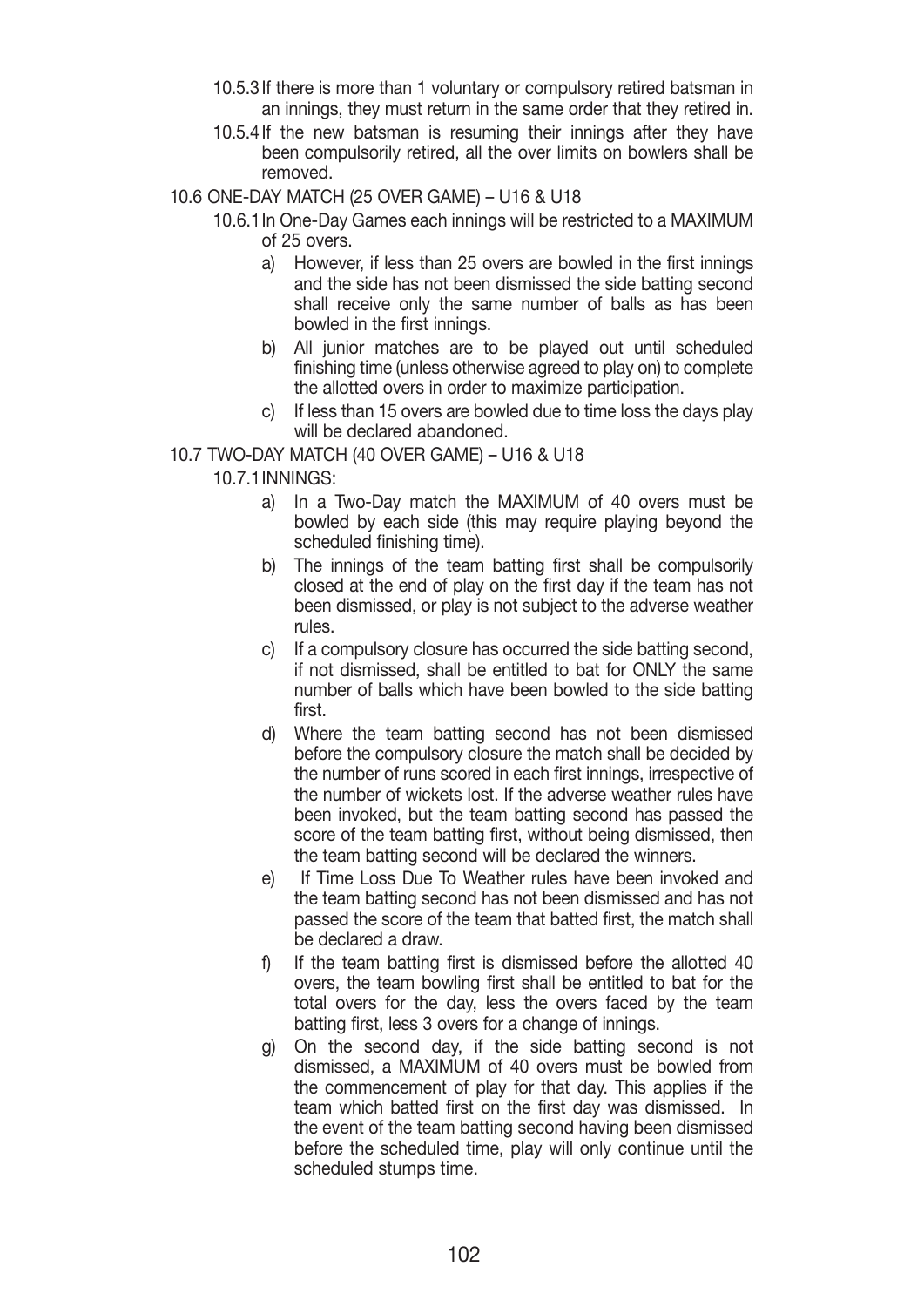#### 10.7.2 DECLARATIONS

 The captain of the team is allowed to close the first innings at any one time on the first day. Declarations may also be made on the second day at any time.

 If a declaration takes place at any time, the time lost for change over shall be three overs, if a set number of overs is to be bowled, or 10 minutes if the game is to be finished at the scheduled stumps time.

#### 10.7.3 FOLLOW-ON

 A Follow-On can be enforced if the side batting second scored half or less than the number of runs scored by the side batting first.

## **JR 11. U/10 WGCA MATCH-DAY RULES**

 From 1st October 2017 the WGCA has adopted Cricket Australia's Junior Pathway Stage 1 Format for the Under 10 Grades and match day rules shall apply except as herein modified.

 If Cricket Australia Junior Format rules are silent on a matter WGCA rules shall apply.

\*Appendix

## **JR 12. U/12 WGCA MATCH-DAY RULES**

12.1 From 1st October 2017 the WGCA has adopted Cricket Australia's Junior Pathway Stage 2 Format for the Under 12 Grades and match day rules shall apply except as herein modified.

If Cricket Australia rules are silent on a matter WGCA rules shall apply.

12.2

| 1-Day T20                                                                                                                                                                                                                                             | 2-Day 30 Overs                                                                                                                                                                                                                         |  |
|-------------------------------------------------------------------------------------------------------------------------------------------------------------------------------------------------------------------------------------------------------|----------------------------------------------------------------------------------------------------------------------------------------------------------------------------------------------------------------------------------------|--|
| ● Boundary 45m<br>$\bullet$ All players must bowl<br>- including wicketkeeper<br>- extra players listed on Team Sheet.<br>$\bullet$ Every player shall have bowled 1 over<br>before anyone bowls their 3rd over.<br>• Bowlers shall bowl from one end | • Boundary 45m<br>•All players must bowl.<br>- including wicketkeeper<br>- extra players listed on Team Sheet.<br>• Every player shall have bowled 1 over<br>before anyone bowls their 4th over.<br>• Bowlers shall bowl from one end. |  |
|                                                                                                                                                                                                                                                       |                                                                                                                                                                                                                                        |  |

\*Appendix

## **JR 13. U/14 WGCA MATCH-DAY RULES**

 From 31st August 2021 the WGCA has adopted Cricket Australia's Junior Pathway Stage 3 Format for the Under 14 Grades and match day rules shall apply except as herein modified.

If Cricket Australia rules are silent on a matter WGCA rules shall apply.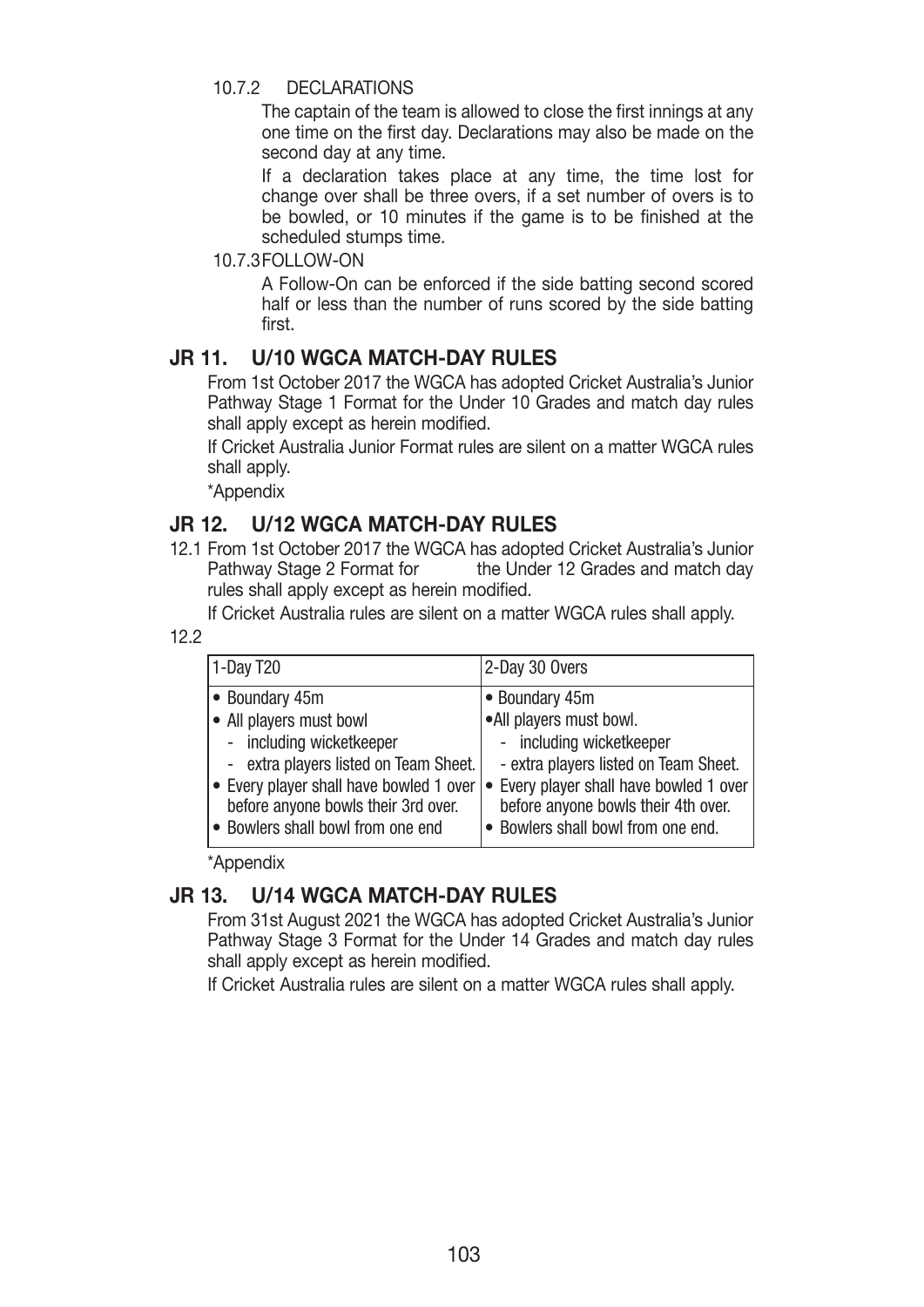## 13.1 U14 ZONED DIVISIONS (White)

| 1-Day T20                               | 2-Day 40 Overs                          |  |
|-----------------------------------------|-----------------------------------------|--|
| Boundary 50m                            | • Boundary 50m                          |  |
| Batters shall retire at 30 balls faced. | Batters shall retire at 40 balls faced. |  |
| Retired batters may return to the       | Retired batters may return to the       |  |
| crease once all others have batted      | crease once all others have batted      |  |
| in the order they retired.              | in the order they retired.              |  |
| - Refer to JR10.5                       | • Refer to JR10.5                       |  |
| • All players must bowl.                | • All players must bowl.                |  |
| Including wicketkeeper                  | Including wicketkeeper                  |  |
| Including Extra players listed on       | Including Extra players listed on       |  |
| Team Sheet.                             | <b>Team Sheet.</b>                      |  |
| 6 balls per over (max 9, except last    | 6 balls per over (max 9, except last    |  |
| over where 6 legal deliveries are       | over where 6 legal deliveries are       |  |
| required)                               | required).                              |  |
| Maximum 4 overs bowled per player       | • Maximum 6 overs bowled per player.    |  |
| Every bowler must bowl one over         | Every bowler must bowl one over         |  |
| prior to any bowler commencing their    | prior to any bowler commencing their    |  |
| 3rd over.                               | 4th over.                               |  |
| Bowling shall change ends every 5       | Bowling shall change ends every 5       |  |
| overs (10 if time requires)             | overs (10 if time requires)             |  |

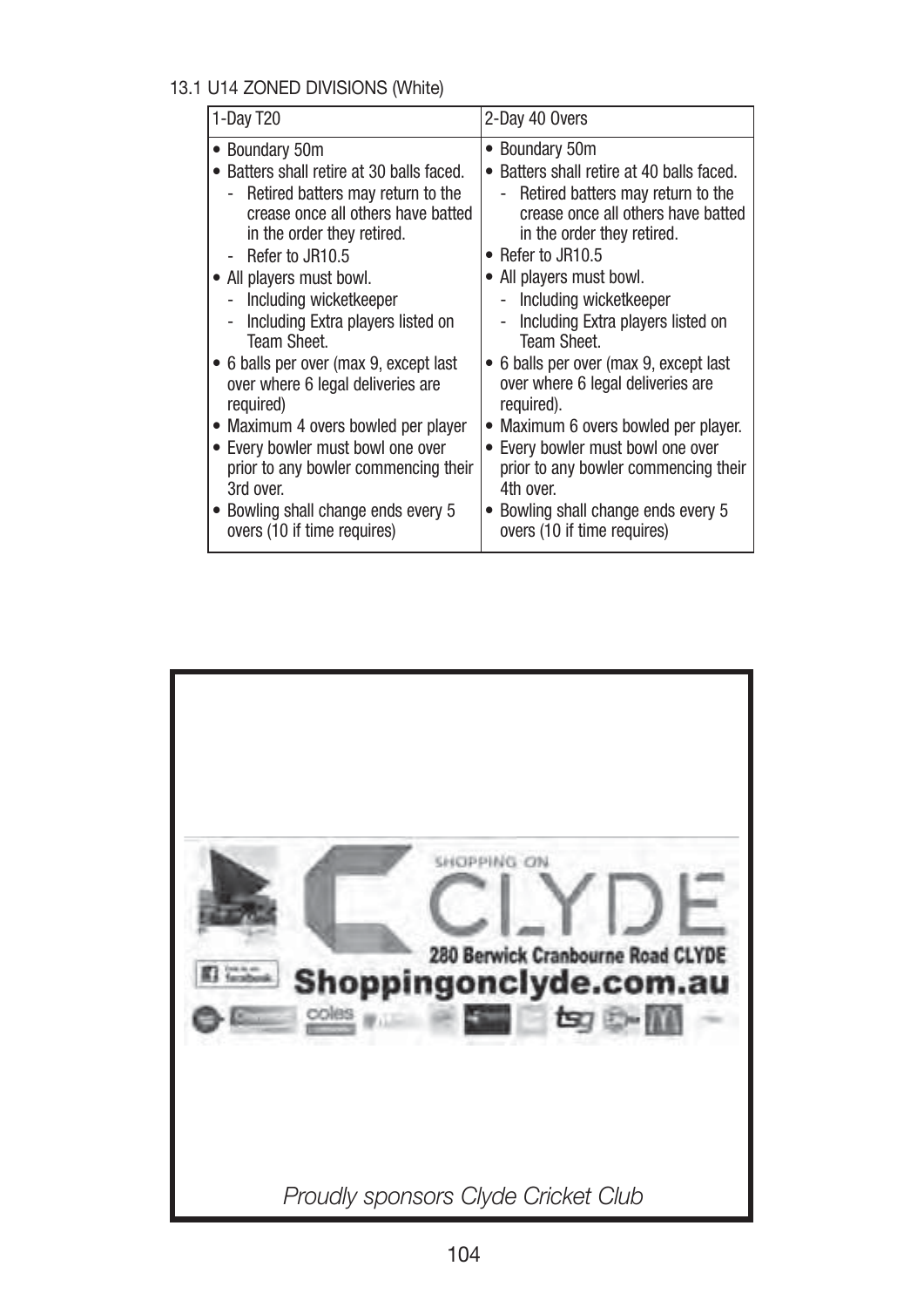#### 13.2 U14 DIVISON 1

| 1-Day T20                                                                                                                                                                                                                                                                                                                                                                                                                                                                                                                                                                                                                                                              | 2-Day 40 Overs                                                                                                                                                                                                                                                                                                                                                                                                                                                                                                                                                                                                                 |
|------------------------------------------------------------------------------------------------------------------------------------------------------------------------------------------------------------------------------------------------------------------------------------------------------------------------------------------------------------------------------------------------------------------------------------------------------------------------------------------------------------------------------------------------------------------------------------------------------------------------------------------------------------------------|--------------------------------------------------------------------------------------------------------------------------------------------------------------------------------------------------------------------------------------------------------------------------------------------------------------------------------------------------------------------------------------------------------------------------------------------------------------------------------------------------------------------------------------------------------------------------------------------------------------------------------|
| • Boundary 50m<br>• Batters shall retire at 40 balls faced.<br>Retired batters may return to the<br>$\sim$<br>crease once all others have batted<br>in the order they retired.<br>Refer to JR10.5<br>• All players must bowl.<br>Including wicketkeeper<br>$\overline{\phantom{a}}$<br>Including Extra players listed on<br>$\overline{\phantom{0}}$<br>Team Sheet.<br>• 6 balls per over (max 9, except last<br>over where 6 legal deliveries are<br>required)<br>• Maximum 4 overs bowled per player<br>• Every bowler must bowl one over<br>prior to any bowler commencing their<br>3rd over.<br>• Bowling shall change ends every 5<br>overs (10 if time requires) | • Boundary 50m<br>• Batters shall retire at 60 balls faced.<br>Retired batters may return to the<br>$\overline{\phantom{0}}$<br>crease once all others have batted<br>in the order they retired.<br>• Refer to JR10.5<br>• All players must bowl.<br>Including wicketkeeper<br>Including Extra players listed on<br>Team Sheet.<br>6 balls per over (max 9, except last<br>over where 6 legal deliveries are<br>required).<br>Maximum 6 overs bowled per player.<br>• Every bowler must bowl one over<br>prior to any bowler commencing their<br>4th over.<br>Bowling shall change ends every 5<br>overs (10 if time requires) |

13.3 COACHING DURING PLAY

- 13.7.1 In U14 Junior Team Managers / Coaches are permitted to assist their team captains with fielding and bowling changes during the course of a match, however they are expected to encourage their captains to learn how to make these decisions themselves
- 13.7.2 Refer JR19.4 Coaching During Finals

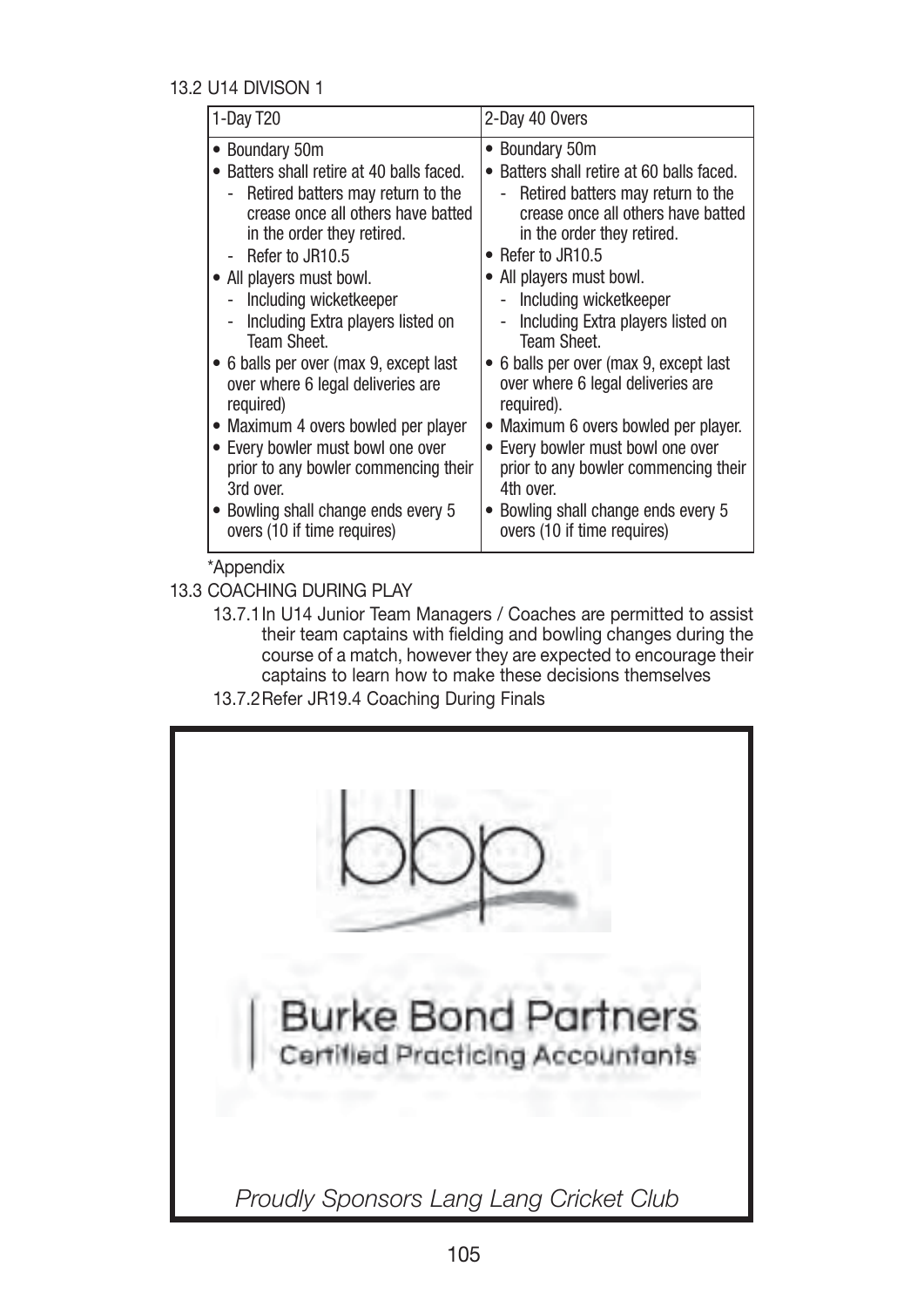## **JR 14. U/16 WGCA MATCH DAY RULES**

## 14.1 U16 ZONED DIVISIONS (White)

| • Full Oval Size                                                                                                                                                                                                                                                                                                                                                                                                                                                                                                                                                                                                                                                  | • Full Oval Size                                                                                                                                                                                                                                                                                                                                                                                                                                                                                                                                                                                                |
|-------------------------------------------------------------------------------------------------------------------------------------------------------------------------------------------------------------------------------------------------------------------------------------------------------------------------------------------------------------------------------------------------------------------------------------------------------------------------------------------------------------------------------------------------------------------------------------------------------------------------------------------------------------------|-----------------------------------------------------------------------------------------------------------------------------------------------------------------------------------------------------------------------------------------------------------------------------------------------------------------------------------------------------------------------------------------------------------------------------------------------------------------------------------------------------------------------------------------------------------------------------------------------------------------|
| Batters shall retire at 50 runs.<br>Retired batters may return to the<br>crease once all others have batted<br>in the order they retired.<br>- Refer to JR10.5<br>All players must bowl.<br>- Excluding wicketkeeper<br>Including extra players listed on<br>$\overline{\phantom{0}}$<br>Team Sheet.<br>6 balls per over (max 9, except last<br>over where 6 legal deliveries are<br>required)<br>Maximum 4 overs bowled per player<br>Every bowler must bowl one over<br>$\bullet$<br>prior to any bowler commencing their<br>3rd over.<br>Bowling may change ends every 5<br>overs (10 if time requires)<br>Fielding Restriction Zone as per JR7.2<br>$\bullet$ | Batters shall retire at 50 runs.<br>Retired batters may return to the<br>crease once all others have batted<br>in the order they retired.<br>Refer to JR10.5<br>All players must bowl.<br>Excluding wicketkeeper<br>Including extra players listed on<br><b>Team Sheet.</b><br>6 balls per over (max 9, except last)<br>over where 6 legal deliveries are<br>required)<br>Maximum 6 overs bowled per player<br>Every bowler must bowl one over<br>prior to any bowler commencing their<br>4th over.<br>Bowling may change ends every 5<br>overs (10 if time requires)<br>Fielding Restriction Zone as per JR7.2 |

## 14.2 U16 DIVISION 1

| 1-Day T20                                                                                                                                                                                                                                                                                                                                                                                                                                                                                                                                                                                                                                            | 2-Day 40 Overs                                                                                                                                                                                                                                                                                                                                                                                                                                                                                                                                                                                                                                                   |
|------------------------------------------------------------------------------------------------------------------------------------------------------------------------------------------------------------------------------------------------------------------------------------------------------------------------------------------------------------------------------------------------------------------------------------------------------------------------------------------------------------------------------------------------------------------------------------------------------------------------------------------------------|------------------------------------------------------------------------------------------------------------------------------------------------------------------------------------------------------------------------------------------------------------------------------------------------------------------------------------------------------------------------------------------------------------------------------------------------------------------------------------------------------------------------------------------------------------------------------------------------------------------------------------------------------------------|
| • Full Oval Size<br>• Batters shall retire at 50 runs.<br>Retired batters may return to the<br>crease once all others have batted in<br>the order they retired.<br>- Refer to JR10.5<br>• All players must bowl.<br>- Excluding wicketkeeper<br>Including extra players listed on<br><b>Team Sheet.</b><br>• 6 balls per over (max 9, except last<br>over where 6 legal deliveries are<br>required)<br>• Maximum 4 overs bowled per player<br>• Every bowler must bowl one over<br>prior to any bowler commencing their<br>3rd over.<br>• Bowling may change ends every 5<br>overs (10 if time requires)<br>• Fielding Restriction Zone as per JR7.2 | • Full Oval Size<br>Batters shall retire at 70 runs.<br>Retired batters may return to the<br>crease once all others have batted in<br>the order they retired.<br>Refer to JR10.5<br>All players must bowl.<br>Excluding wicketkeeper<br>$\sim$<br>Including extra players listed on<br>Team Sheet.<br>6 balls per over (max 9, except last)<br>over where 6 legal deliveries are<br>required)<br>Maximum 6 overs bowled per player<br>Every bowler must bowl one over<br>$\bullet$<br>prior to any bowler commencing their<br>4th over.<br>Bowling may change ends every 5<br>overs (10 if time requires)<br>Fielding Restriction Zone as per JR7.2<br>$\bullet$ |
| *Appendix                                                                                                                                                                                                                                                                                                                                                                                                                                                                                                                                                                                                                                            |                                                                                                                                                                                                                                                                                                                                                                                                                                                                                                                                                                                                                                                                  |

a) A maximum of only 9 balls can be bowled in any one over save for the last over.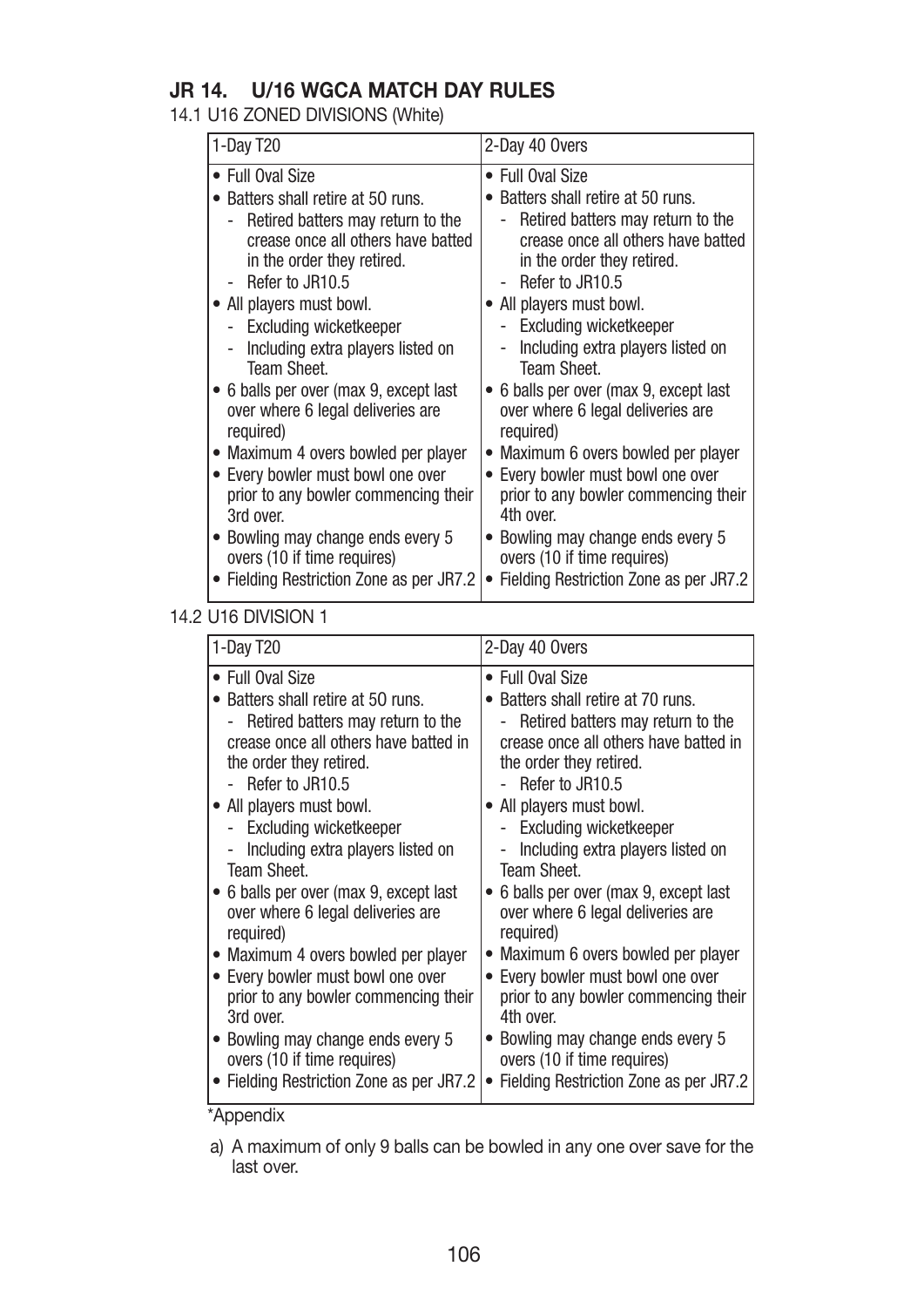#### 14.3 COACHING DURING PLAY

- 14.3.1 In U16, Junior Team Managers/Coaches may only suggest to their Team Captains, fielding & bowling changes when necessary, during the course of a match, in Home & Away matches only, however they are expected to encourage their team captains to learn how to make these decisions themselves.
- 14.3.2 Refer JR19.4 Coaching During Finals

## **JR 15. U/18 WGCA MATCH DAY RULES**

15.1 T20 COMPETITION - STAGE 3

 From 1st October 2020 the WGCA has adopted Cricket Australia's Junior Pathway Stage 3 Format for U18 T20 match day rules shall apply except as herein modified.

- a) Each player shall compulsory retire at 40 balls faced.
- b) Team Names shall be family appropriate and approved by the Junior Management Committee.

#### 15.2 COACHING DURING PLAY

- 15.6.1 It is expected that the team Captain should be able to make all game related decisions during the course of play. Junior Team Managers/Coaches are only permitted to make suggestions to their team captains to ensure fair & even participation.
- 15.6.2 Refer JR19.4 Coaching During Finals

## **JR 16. ALL STAR GIRLS COMPETITION**

 The Junior Playing Rules WGCA shall apply except as herein modified 16.1 GRADES

- a) U14 Stage 1 and Stage2 T20 Formats
- b) Players are to be under the age of 14 years, on the 1st of September at the commencement of each season.
- 16.2 HOURS OF PLAY
- a) All matches will be played on Monday evenings and shall commence at 5.15pm and conclude at 7.30pm.
- b) Starting times may be varied if provided both clubs agree.

## **16.3 MATCH BALL**

16.3.1 STAGE 1 FORMAT

 As per CA Stage 1 Modified Ball Guidance (V18/19) all teams are to use the Kookaburra Star (Previously Rookie) as the match ball.

- Kookaburra Star Ball PINK 137g 22cm
- 16.3.2 STAGE 2 FORMAT

 As per CA Stage 1 Modified Ball Guidance (V18/19) all teams are to use the Kookaburra Colt 142g (WGCA Stamped)

## **JR 17. TIME LOSS DUE TO WEATHER**

- 17.1 ONE-DAY MATCH
	- 17.1.1 In cases of legitimate time loss, the minimum over rate shall be reduced at the pro-rata rate of two balls per minute of time lost.
	- 17.1.2 If less than 15 overs are bowled on the first day due to time loss the days play will be declared abandoned.

#### 17.2. 1ST DAY OF A TWO-DAY MATCH

17.2.1 On the first day any time lost up to 30 minutes due to adverse weather, shall result in two balls per minute lost, being deducted from the minimum 40 overs for the day.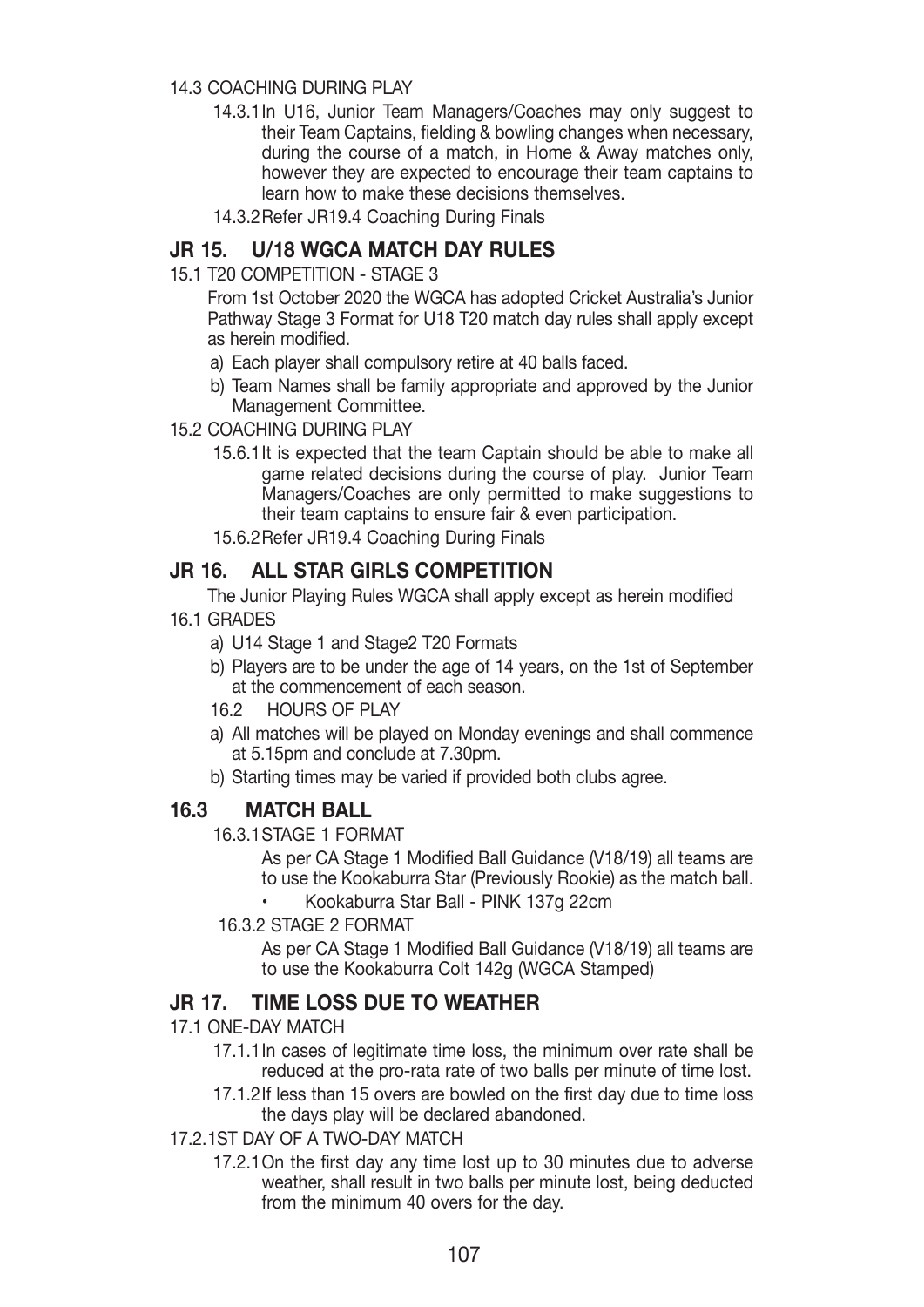- 17.2.2 In the event of a two-day match being interrupted by more than 30 minutes of bad weather on the first day, the team batting first will not be forced to close its innings at the scheduled close of play unless it is dismissed. The team has the option of continuing its innings into the next day of play up to the completion of the 30th over from the start of the match. The side batting second shall receive only the same number of balls as the first side.
- 17.2.3 If less than 15 overs are bowled on the first day due to time loss the days play will be declared, abandoned and a one-day match will be played on the second day.
- 17.3 2ND DAY OF A TWO-DAY MATCH
	- 17.3.1 Any time lost up to 30 minutes shall be made up by playing only beyond the normal finishing time until the lost time is made up. This applies for a first innings decision only. Rule JR.10.7.1c will still be adhered to.
	- 17.3.2 If the second day is interrupted by more than 30 minutes of bad weather, there will be no requirement for the bowling side to bowl beyond the scheduled finishing time.

 The side batting second, if not dismissed, will be declared the winners if it has passed the score of the side batting first. If the side batting second, provided it is not dismissed, does not pass the score of the side batting first the match shall be a draw.

17.3.3 If the side bowling second completes the minimum overs prior to the scheduled finishing time, then the side scoring the most runs shall be declared the winner.

## **JR 18. MATCH DAY RESULTS**

18.1 MATCH POINTS - As per WGCA By-Law9 Match Points 18.2 MATCH DISPUTES - As per WGCA By-Law14 Disputes

## **JR 19. JUNIOR FINALS**

19.1 ELIGIBILITY

 To be eligible to play in Junior Finals a player must have played (batted and/or bowled) four (4) or more Home & Away Games in that Grade or lower in that season.

- 19.2 SEMI-FINAL MATCHES
	- 19.2.1 The U12 grade shall all be played on the Thursday and Friday evenings of the same weekend as the senior semi-finals under the same playing conditions as all Junior Home & Away matches.
	- 19.2.2 The U14, U16 and U18 grades shall all be played on the Saturday and Sunday mornings of the same weekend as the senior semifinals under the same playing conditions as all junior Home & Away matches with the exception.
	- 19.2.3 If no first innings result is achieved or if the result is a tie, then the team finishing higher on

the Home & Away Ladder shall proceed to the Grand-Final.

#### 19.3 GRAND FINALS

- 19.3.1 Will be played under the same conditions as semi-finals except, no wet weather rules will apply. Two extra WET WEATHER days play will be allowed to gain a result.
- 19.3.2 If no first innings result has been reached after two extra days or if the result is a tie the team finishing higher on ladder at the end of the Home & Away season shall be declared the premier side.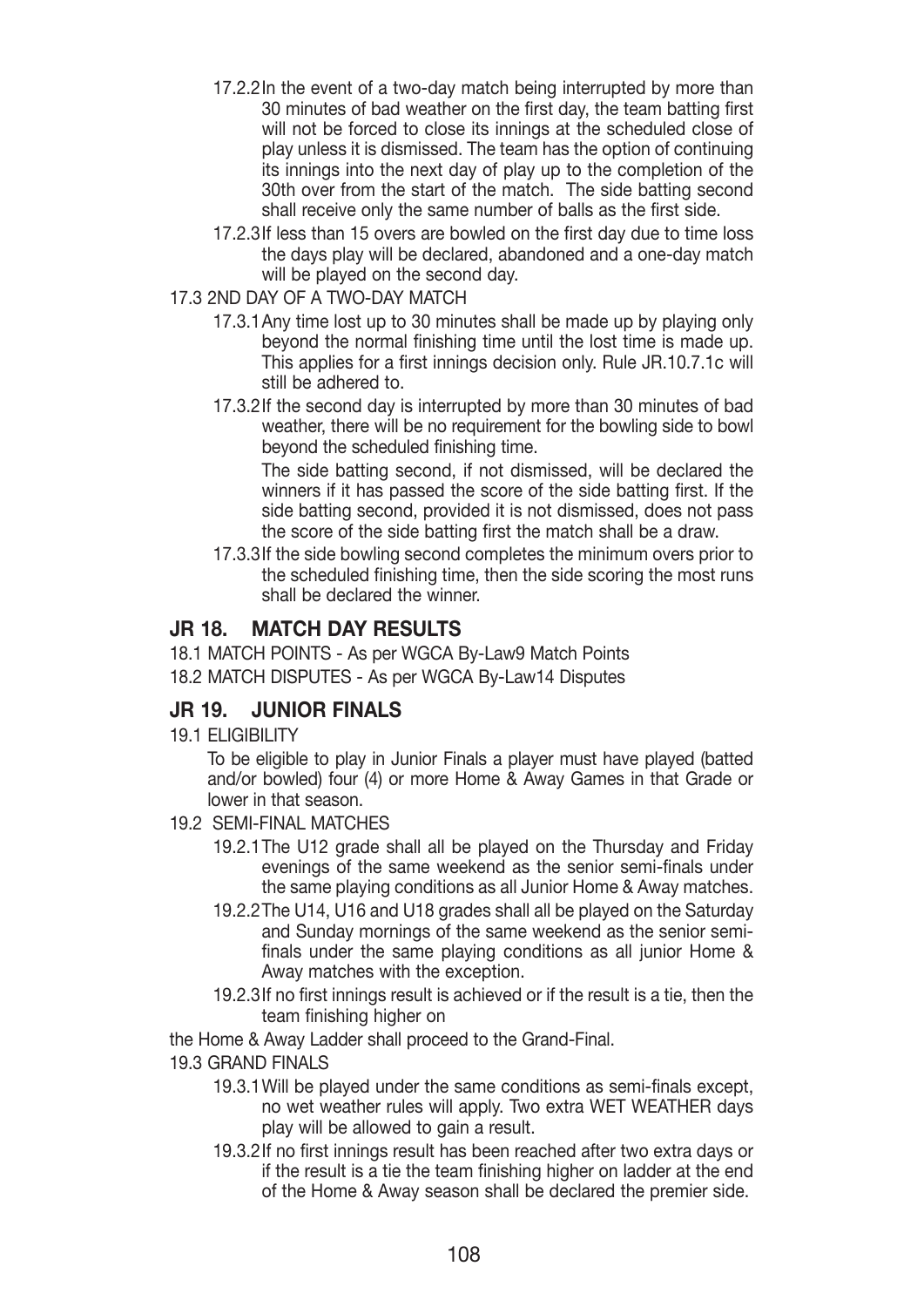#### 19.4 COACHING DURING FINALS

- 19.4.1 U14 matches, Junior Team Managers / Coaches are permitted to assist their team captains with fielding and bowling changes during the course of a match, however they are expected to encourage their captains to learn how to make these decisions themselves
	- The Coach May Give a Quick Directive To The Captain At The 5 Over Breaks.
- 19.4.2 In U16 coaching will not be permitted during finals matches.

19.4.3 In U18 coaching will not be permitted during finals matches.

19.5 GROUND MAINTENANCE DURING FINALS

As per WGCA By-Law10.5 Ground Maintenance During Finals

## **JR 20. FITNESS FOR PLAY - GROUNDS**

- 20.1 Player safety MUST be the primary element when making any decisions on whether matches should go ahead or continue, not ladder positions, after all, what good is making finals or winning a premiership if somebody is seriously injured or worse in the process.
	- Adverse Weather
	- Liaht
- 20.2 Should a club consider their home ground is unfit for play for any reason they should contact the visiting club as soon as possible and notify the Fixtures Coordinator thereafter.
	- a) In the event of a dispute regarding the fitness of grounds for junior matches, where official umpires are not in attendance, teams are to appeal to the Rules Liaison Officer for a decision.

#### 20.3 ABANDONMENT OF PLAY

- 20.3.1 The Board of Management reserves the right to declare any cricket round Abandoned if the weather or grounds are unsuitable for play to commence.
- 20.3.2 Should a game be abandoned on the first day of a 2-Day round, then the match shall revert to a 1-Day game on day 2 of the round.
- 20.3.3 Should a game be abandoned on the 2nd day of a 2-Day game, or in the case of a 1-Day game, then the match shall be declared a draw unless a result has already been achieved on a previous day's play, in which case the result shall stand
- 20.3.4 Refer to
	- JR1 Adverse Weather Conditions
	- JR8 Hours of Play

#### 20.4 CHANGES OF VENUE

 Clubs may, by mutual agreement, play on a ground more convenient than that settled by the draw, or on a day other than that shown on the draw, provided that all matches between the same teams shall be subject to the same arrangement.

• Notice of change of venue to be sent to the WGCA Fixtures Coordinator.

## **JR 21. TEAM MANAGERS / COACHES**

21.1 MANDATORY REQUIREMENTS:

Coaches and Team Managers must have a current WWCC. (Refer By-Law 18 WWCC)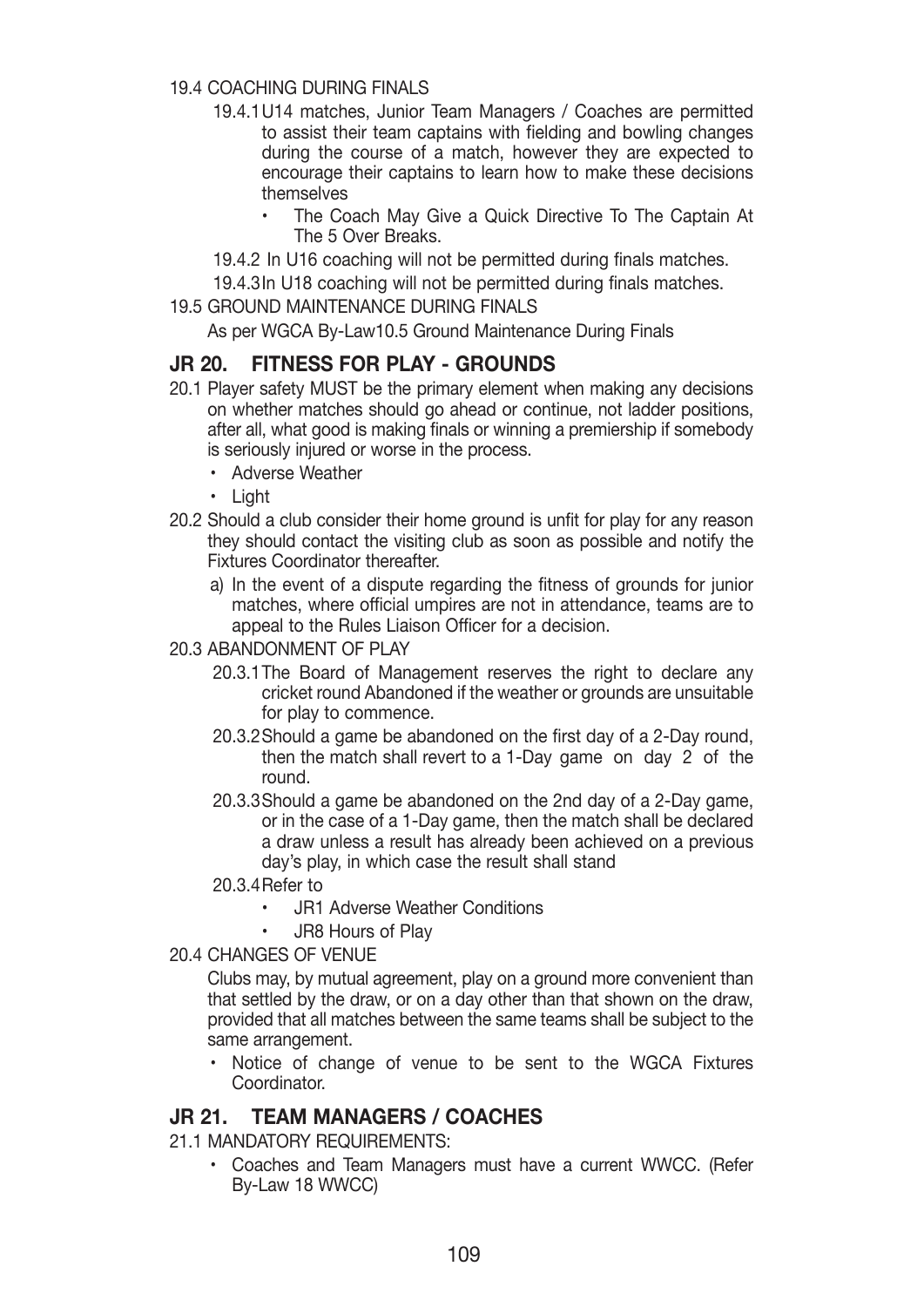- \* Coaches must have a minimum Community Coaching Accreditation (Level 1).
- 21.2 MATCH DAY MANAGEMENT
	- 21.2.1 Team Managers / Coaches shall be permitted on the ground in the capacity of umpires:
		- a) Where an official umpire is attending, they shall Umpire at Square Leg when their teams are Batting.
		- b) They may only address their players in between overs, unless dealing with an immediate safety issue. This is to avoid any time wasting during an over.
	- 21.2.2 Team Managers and Coaches should at all times encourage equal participation by all players.
	- 21. 2.3 Unusual / uneven numbers of players may require redistribution of overs per batter or bowler.

 Team Managers / Coaches are expected to do so with a view to equal participation.

## **JR 22. MATCH DAY DUTIES**

22.1 GAME DAY and TRAINING CHECKLIST

- a) Shall be completed prior to the start of the first game of the day.
	- Form available WGCA Website
	- Marsh Cricket App
- b) Only one checklist per Game Day is required unless conditions change (i.e. Rain), and checklist shall be reviewed, or another Checklist can be completed.
- c) Refer By-Law17 Game Day & Training Checklist
- 22.2 HOME TEAM
	- a) Shall provide drinks for players during Drink Break.
	- b) Shall ensure there are shaded areas, sunscreen and clean drinking water are available.
	- c) Shall ensure a First Aid Kit and ice are available.
- 22.3 TEAM SHEETS
	- 22.3.1 Team Selection needs to be entered into MyCricket by the day prior to match day to allow teams who will be scoring offline, to download the match before traveling to the match.
	- 22.3.2 A team sheets from Scorebooks or MyCricket Team List printout shall be signed by both clubs and should be kept in the score book.
		- a) No alteration shall be made without the consent of the opposing club. The sheet will be shown to any official umpire(s) present at the toss.

 Any player not entered on the team sheet shall not bat, bowl, or keep wickets.

#### 22.4 SCORING

22.4.1 E-SCORING

- a) Away Team is responsible for completing the scorebook
- b) A photo of score card should be taken if only one scorebook used.
- c) Match must be saved, unlocked and exit, before closing the app.
- 22.4.2 Scores should work in partnership and continually check both scorecards match